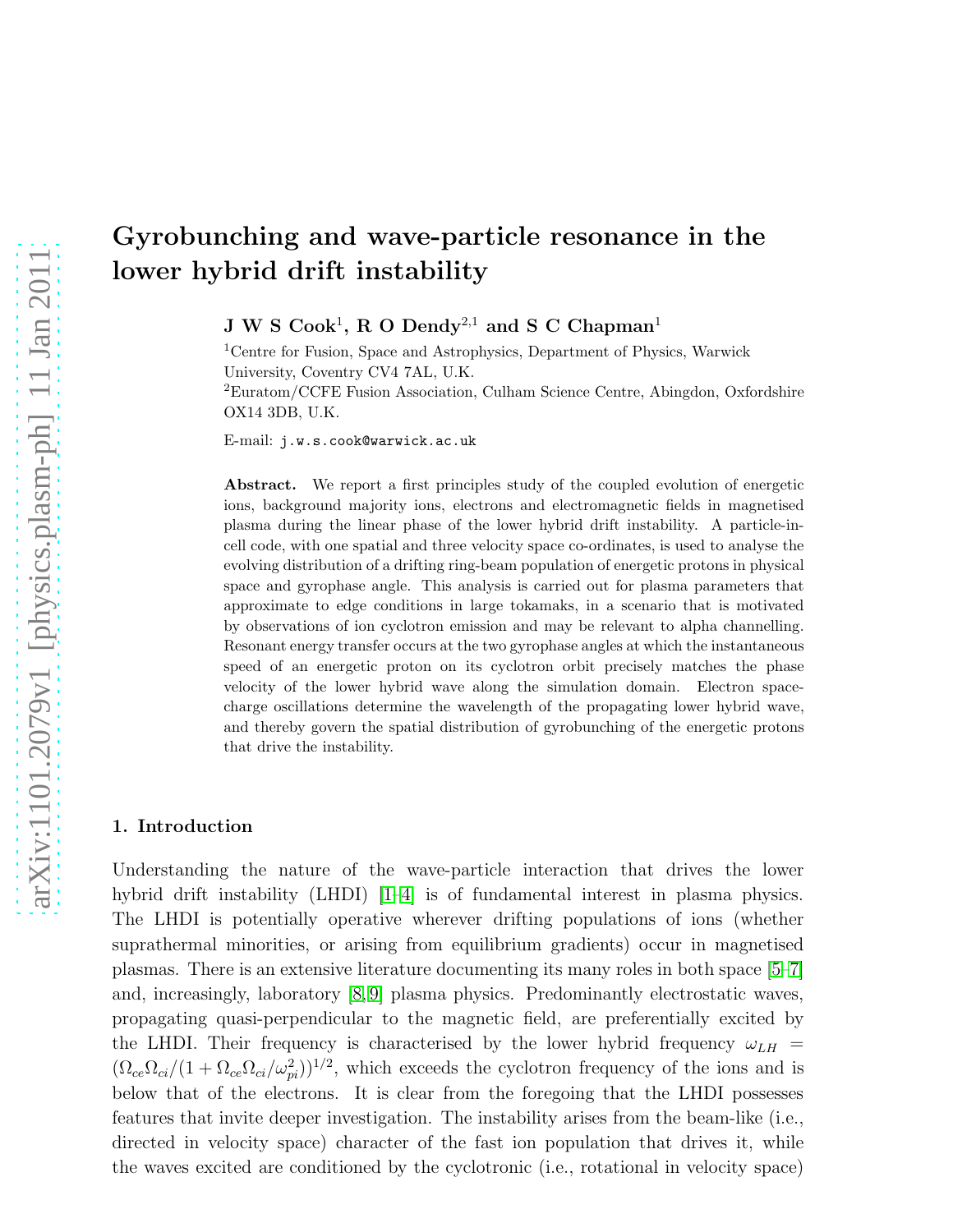natural frequency  $\Omega_{ci}$  of the background thermal ions. The waves excited are conditioned by the electron-ion mass ratio through  $\Omega_{ci}/\Omega_{ce}$ , implying that electron inertia plays a role. The waves excited are also conditioned by the density of charge carriers through the ion plasma frequency  $\omega_{pi}$ , implying that charge separation plays a central role.

In the present paper we study the physics of the excitation mechanism of the LHDI, using a particle-in-cell (PIC) code [\[10](#page-8-4)[–14\]](#page-8-5) which provides a fully kinetic description of the interaction between minority (∼ 1%) energetic protons, background thermal deuterons, electrons, the self-consistent electromagnetic fields, and the imposed background magnetic field. In particular we focus on the dynamics of the ions as they drive the LHDI, which is found to exhibit coherent bunching that is highly structured in both velocity space and real space. To anticipate some key results, the kinetic treatment of both electrons and ions enables us to capture two essential features of the physics that are not addressed (because they are averaged over) in higher order reduced models. First, the code directly represents the excited waves as propagating electron charge density oscillations with well defined frequency and wavelength. Second, the code directly represents ion motion and can therefore resolve the angular sector of an ion cyclotron orbit during which the ion is transiently in Doppler-shifted phase resonance with the wave that is being excited.

The scenario for the LHDI considered here is motivated by observations of radiative collective instability (ion cyclotron emission, ICE) of minority fusion-born and beaminjected energetic ions in the outer mid-plane edge plasma of the JET [\[15–](#page-8-6)[17\]](#page-8-7) and TFTR [\[18–](#page-8-8)[20\]](#page-8-9) tokamaks. Analysis of the spatial drift orbits of the ions responsible for exciting the fast Alfvén waves observed showed  $[15, 19]$  $[15, 19]$  that their velocity space distribution can be approximated by the analytical model  $f(v_\perp, v_\parallel) = 1/(2\pi v_r)\delta(v_\perp - v_r)\delta(v_\parallel - u)$ where  $v_r$  and u correspond to a pitch angle just inside the trapped-passing boundary for an ion near its birth energy. In Refs. [\[21,](#page-8-11) [22\]](#page-8-12) it was shown that these distributions can also be unstable against the LHDI. Furthermore the lower hybrid waves excited were found to undergo Landau damping on resonant electrons asymmetrically with respect to the distribution of parallel velocities, resulting in the spontaneous creation of a current supported by suprathermal electrons [\[21,](#page-8-11) [22\]](#page-8-12). This is a key building block of alpha channelling [\[23,](#page-8-13)[24\]](#page-8-14) scenarios for fusion plasmas. The principle of lower hybrid current drive by Landau damping of externally applied waves was identified by Fisch and colleagues [\[25,](#page-8-15) [26\]](#page-8-16) for fusion plasmas, and an application to spacecraft and rocketborne measurements of electron distributions in Earth's auroral zone was noted in Ref. [\[27\]](#page-8-17). The JET and TFTR fusion plasma results motivate the present choice of: plasma parameters, approximating to tokamak edge conditions, where computationally affordable; and energetic ion velocity distribution, relevant to ICE observations [\[15–](#page-8-6)[20\]](#page-8-9) and to recent simulations of LHDI alpha channelling [\[21,](#page-8-11) [22\]](#page-8-12). While these represent only one possible realisation of an LHDI scenario, among many, we believe that the underlying physics of the phase resonant excitation described in the present paper is generic to a significant extent.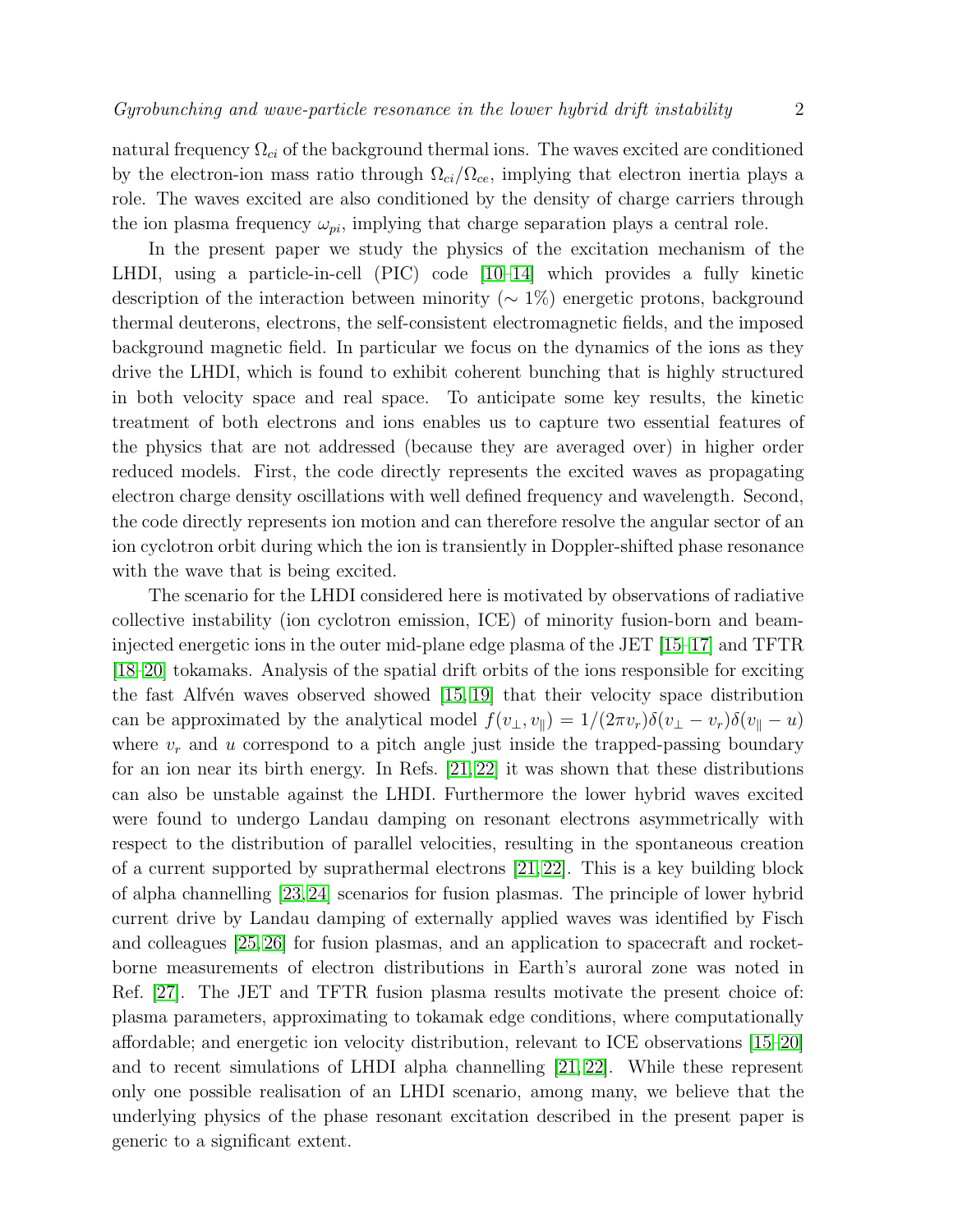## 2. Fundamentals of the simulation

Figure 1 depicts the unperturbed spatiotemporal orbit, during one cyclotron period, of a single energetic proton in a field-aligned coordinate system, and a coordinate system which is tilted with respect to the magnetic field. The initial and final projection of the equilibrium cyclotron orbit on the plane perpendicular to B is also shown for guidance. This figure shows how the energetic ion distribution  $f(v_\perp, v_\parallel) \sim \delta(v_\perp - v_r)\delta(v_\parallel - u)$ governs the movement of each ion along the simulation domain  $x$ , and the gyrophase  $\alpha = \arctan(v_{\perp,1}/v_{\perp,2})$ . There are two directions of spatial variation in two co-ordinate systems shown in the figure. Only one of these is the single spatial direction  $x$  of the PIC code; the other three are for schematic purposes. The x-projected motion is shown as a function of gyrophase  $\alpha$  in Fig.2, which implies that the particle velocity  $v_x = dx/dt$ along the simulation domain varies continuously, so that phase resonance between the particle  $v_x$  and any wave that can propagate with phase velocity  $\omega/k_x$  will only occur transiently, along a particular segment of its cyclotron orbit. It is in this segment that the perturbed  $(x, \alpha)$  phase orbit of the ion resonantly exciting the wave will deviate most strongly from the unperturbed orbit of Fig.2.



Figure 1. Unperturbed motion through time (indicated by shading (colour online)) of an energetic proton, plotted with respect to both magnetic field-based (upright solid cube) and Cartesian (tilted dashed cube) spatial co-ordinates. The plot follows one cyclotron period and incorporates drift antiparallel to **B**, which is inclined at  $\theta = 84°$ to the one-dimensional spatial simulation domain x. Here  $r_{\perp,1}$  and  $r_{\perp,2}$  are orthogonal co-ordinates perpendicular to **B**. The gyrophase  $\alpha$  is zero when the proton passes through the plane defined by  $x$  and  $\bf{B}$ . Projections of the cyclotron motion on the plane perpendicular to **B** are shown at  $t = 0$  and one cyclotron period later. The combination of cyclotron motion and drift parallel to B results in the drift shown in Fig.2.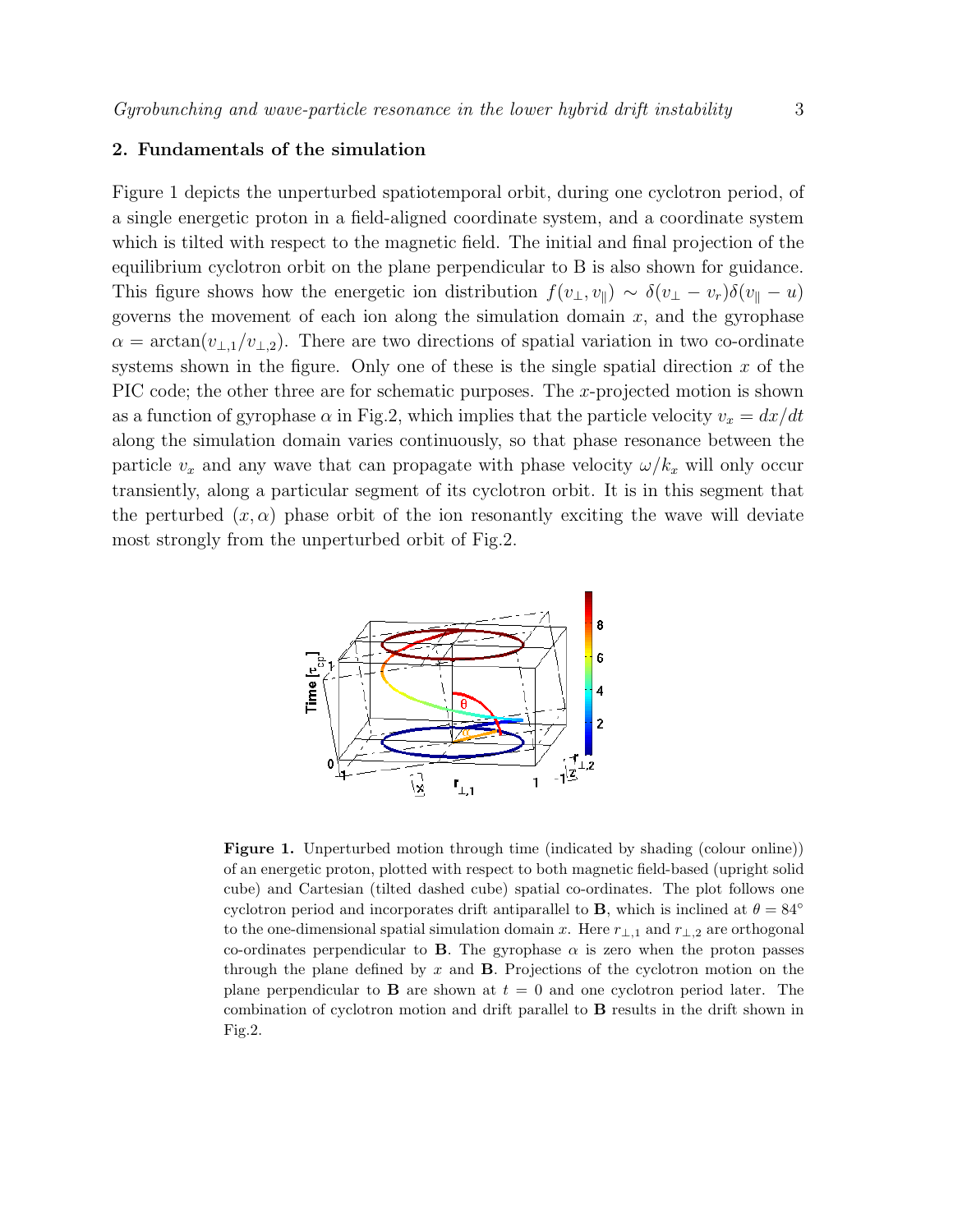

Figure 2. Projected motion through time (indicated by colour) of an energetic proton along the simulation domain direction x as a function of gyrophase  $\alpha$ . This motion is implicit in the definition of the unperturbed velocity distribution in terms of  $v_{\perp}$  and  $v_{\parallel}$ , and follows from Fig.1. The parallel velocity component present in this geometry causes a drift in x of  $u\tau_{cp}\cos\theta$  per gyro-orbit, where  $\tau_{cp} = 2\pi/\Omega_{cp}$  is the proton gyroperiod.

It is known from Figs.3 and 4 of Ref. [\[21\]](#page-8-11) that the dominant collectively excited modes propagate in the negative x-direction with  $\omega/k_x \sim 1.5 \times 10^{-7} m/s \le v_x$  $u \cos \theta - v_r \sin \theta$ . Modes with slightly lower amplitude are excited propagating in the opposite direction with similar phase speed. These phase velocities are located near the maxima of transient speeds, in either direction along the simulation domain, of the energetic ions that drive the instability. These occur (see Figs. 1 and 2) at gyrophase  $\alpha \sim \pi/2$  and  $\sim 3\pi/2$ ; see also panel (a) of Fig.2 of Ref. [\[22\]](#page-8-12).

## 3. Simulation results

We now turn to the resonant wave-particle interaction as manifested by the distribution of energetic protons along the physical co-ordinate  $x$  and with respect to gyrophase angle  $\alpha$ . Figure 3 plots (left) the whereabouts of particles in  $(x, \alpha)$  phase space at  $t = 19.8\tau_{LH}$ , towards the end of the linear phase of the LHDI in this scenario, and (right) the corresponding distribution of particle energies. Within the spatial limits of the simulation box, there are 21 gyrophase bunched structures which span the whole gyrophase range: 10.5 of these are visible in Fig 3, because data from only half of the simulation domain is shown (Figs 3 to 6 all show data from only half of the spatial domain for reasons of pictorial resolution). The simulation domain length  $L \approx 6.3$ proton Larmor radii. This is sufficiently large that protons undergo  $\sim 7$  gyro-orbits per boundary crossing, which corresponds to approximately one boundary crossing per proton during the entire simulation. Figure 3 demonstrates that the rapidly varying behaviour of the distribution in the negative  $\alpha$  domain of phase space is a continuation of the slower variation in the positive domain. This new result is not apparent from previous analysis of the LHDI in this regime, for example Fig.5 of Ref. [\[21\]](#page-8-11) and Fig.4 of Ref. [\[22\]](#page-8-12).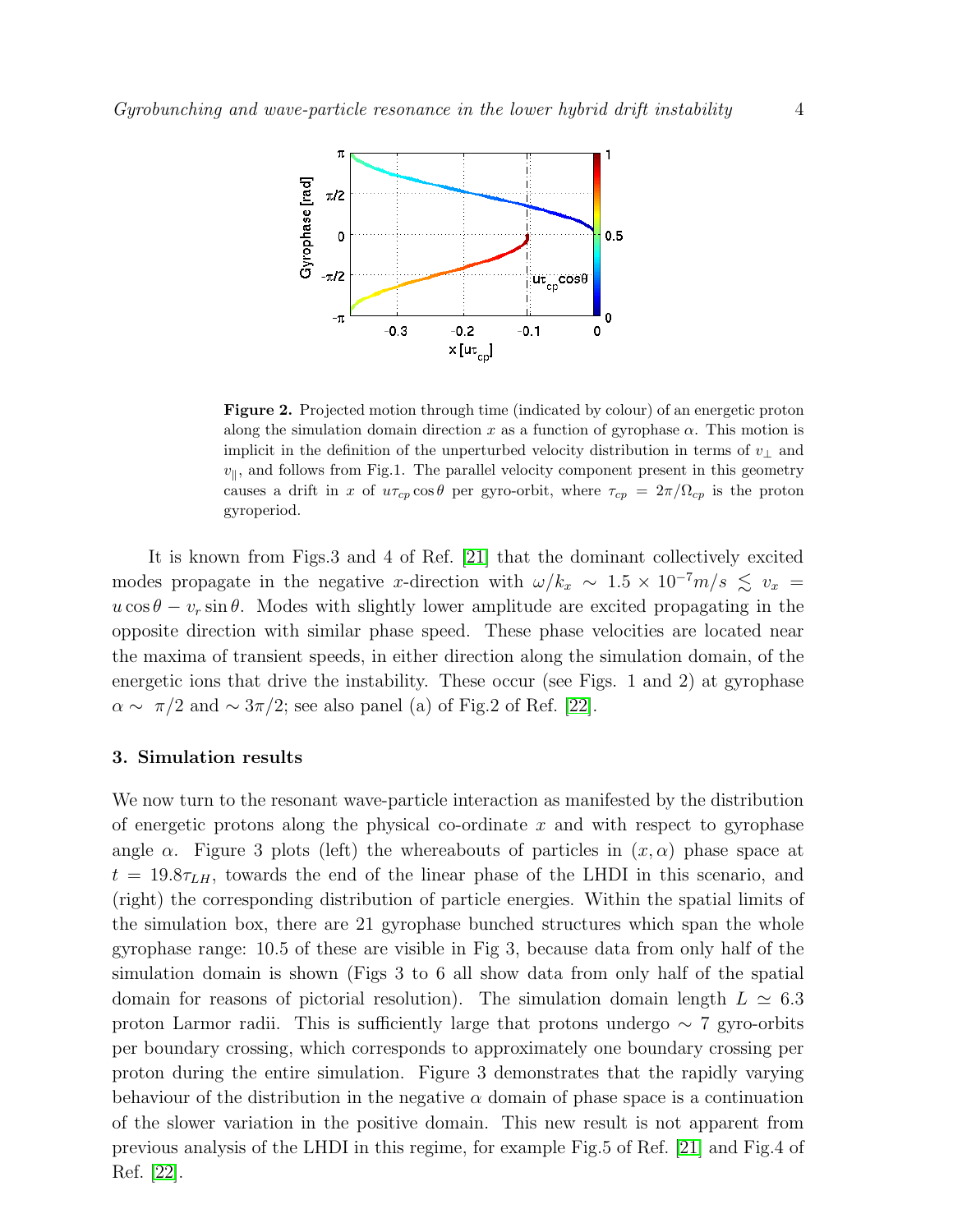

**Figure 3.** PIC code derived proton population data from a snapshot at  $t = 19.8\tau_{LH}$ towards the end of the linear stage of the instability, plotted as a function of gyrophase (ordinate axis) and position (abscissa). Position axes are in units of box length L and gyrophase axes are in radians. Panel (a): Proton probability density on a  $log_{10}$  scale indicated by shading (colour online). Panel (b): Proton energy in units of  $\varepsilon_p(t=0)$ indicated by shading (colour online). Both panels show 10.5 nearly-identical s-shaped features in the upper half plane at regular intervals in the spatial direction, as well as smaller scale repeating structures.

There are 10.5 gyrophase bunched structures per half-box because the simulation box accommodates 21 wavelengths of the wave that is found to be spontaneously excited. This is demonstrated in Fig. 4, which plots the spatial distribution of electrons at the snapshot in time shown in Fig.3, and also confirms that the predominantly electrostatic excited wave is primarily a charge density oscillation supported by the electrons.



**Figure 4.** PIC code derived electron population data from a snapshot at  $t = 19.8\tau_{LH}$ towards the end of the linear stage of the instability. Electron probability density on a  $log_{10}$  scale is indicated by shading (colour online) as a function of gyrophase (ordinate axis) and position (abscissa). Position axes are in units of box length  $L$  and gyrophase axes are in radians. The vertical stripes indicate that electron bunching occurs as a function of position and not gyrophase: electrons participate in wave action by charge density oscillation.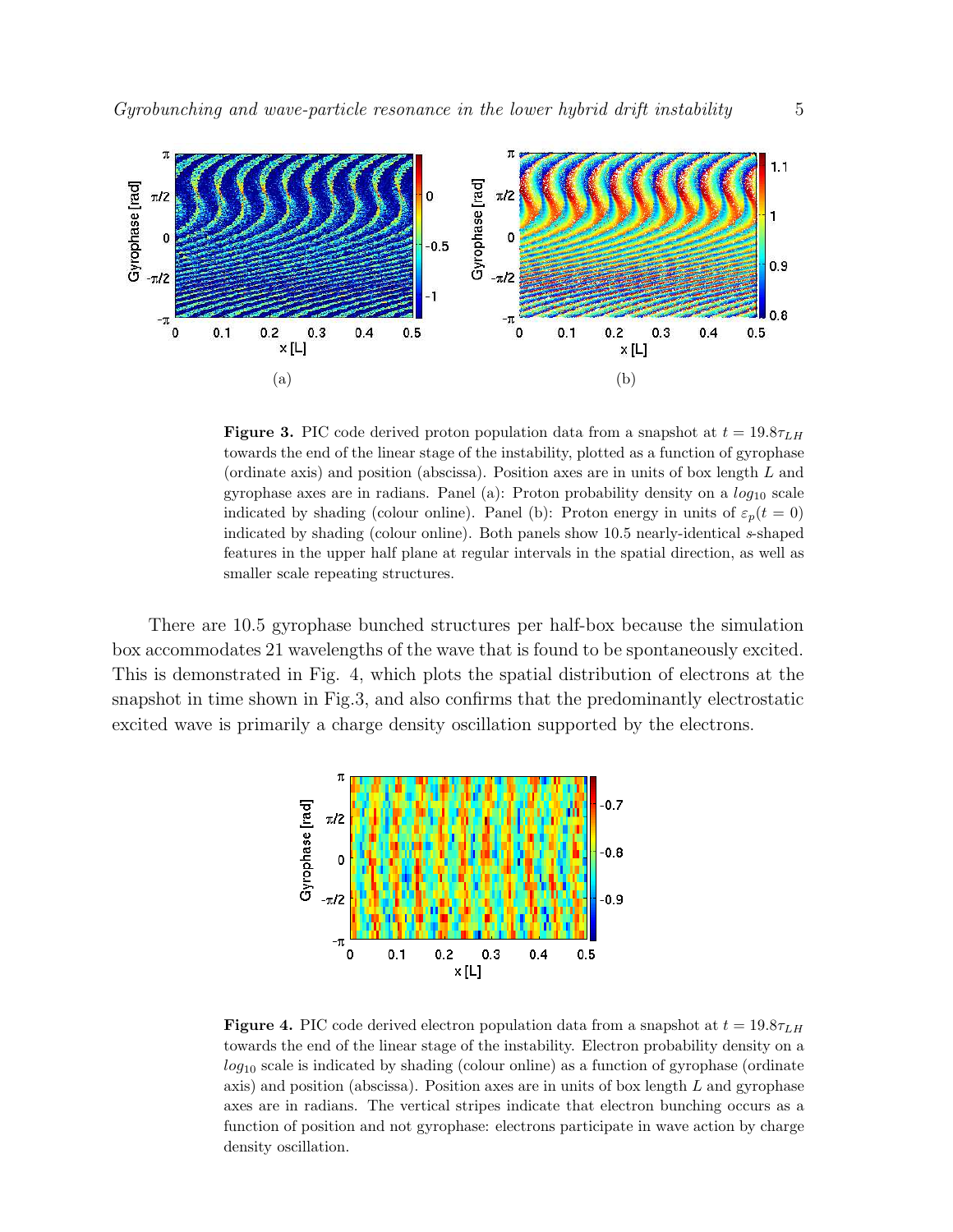Figure 3 (left) captures wave excitation by the energetic ions as it occurs. The strong spatially dispersive distortion at  $\alpha = \pi/2$  corresponds (see Fig.1) to the maximum negative particle velocity (see also Fig. 2(a) of Ref.  $[22]$ ), which is located between the points in gyrophase where the resonant drive of the dominant backward-propagating waves takes place. The speed of the dominant wave is slightly smaller than the maximum speed of the protons. Consequently there are two positions of resonance in gyrophase, either side of the maximum negative velocity. These resonant perturbations apparently condition the long-wavelength (in gyrophase  $\alpha$ ) structure across the positive- $\alpha$  domain of phase space. At  $\alpha = -\pi/2$ , which corresponds to the maximum positive particle velocity, the consequences of resonance are apparent in the moiré pattern (which is more easily visible in Fig.3 (right)). While both these velocity resonances give rise to significant (but differing by an order of magnitude) concentrations of electromagnetic field energy in  $(\omega, k)$ -space, as shown in Fig.3 of Ref. [\[21\]](#page-8-11), it follows from Fig.3 that the phase space consequences are different in the two cases. The number of moiré s-shaped features in the lower half plane of Fig.3 exceeds that in the upper half plane. This reflects the difference in  $k_x$  for the waves excited at the two resonances, see again Fig. 3 of Ref. [\[21\]](#page-8-11).

Figure 3 (right) assists interpretation of the physics in terms of the simplified analytical model for the dynamics of the particle-wave interaction that was introduced in Eqs.(12) to (16) of Ref. [\[22\]](#page-8-12). The essence of this model is that the impact of waveparticle interaction, for a proton with initial gyrophase  $\alpha_0$  at  $t = 0$  and at arbitrary  $(x, t)$ , scales with the magnitude of the electric field which that proton experienced when it was most closely in phase resonance with the wave. This resonance will have occurred at time  $t_R(\alpha_0)$  such that  $v_x(t_R) = \omega/k$ , where  $\omega \sim 6\omega_{LH}$  and  $k = -2\omega_{pe}/c$  are the angular frequency and wavenumber of the dominant excited mode in the simulation, obtained from the analysis of the Fourier transform of the electromagnetic field in Figs.3 of Refs. [\[21\]](#page-8-11). Given an energetic proton moving on an unperturbed orbit drawn from the drifting beam distribution specified previously, expressions for  $t_R$  and position  $x_R(\alpha_0, x, t)$  follow from Eqs.(14) and (15) of Ref. [\[22\]](#page-8-12). The key point is that the field amplitude,  $\mathscr{E}(\alpha_0, x, t)$  experienced at the point of resonance  $(x_R, t_R)$ , which is given by Eq.(16) of Ref. [\[22\]](#page-8-12), is considered a property of the proton at all subsequent  $(x, t)$ . Figure 5 (left) plots  $\mathscr{E}(\alpha_0, x, t)$  for a population of energetic protons that is initially uniformly distributed in space x and gyrophase angle  $\alpha_0$  at an arbitrary time  $t = 2\pi/\Omega_{cp}$ . Figure 5 (right) is derived from the analytical model using the three waves identified from the Fourier transform of the excited electromagnetic field that is generated by the PIC simulation during its linear phase. To construct it we repeat the operation used for Fig. 5 (left) while adding: a second wave whose  $(\omega, k)$  are those identified as the harmonic of the dominant backward travelling wave in the Fourier transform  $(\omega_h = 12\omega_{LH}, k_h = -4\omega_{pe}/c)$ , and whose amplitude is smaller by a factor ten; and a third wave whose  $(\omega, k)$  are those identified for the forward travelling excited wave in the Fourier transform  $(\omega_f = 6.6 \omega_{LH}, k_f = 1.3 \omega_{pe}/c)$ , and whose amplitude is smaller by a factor four.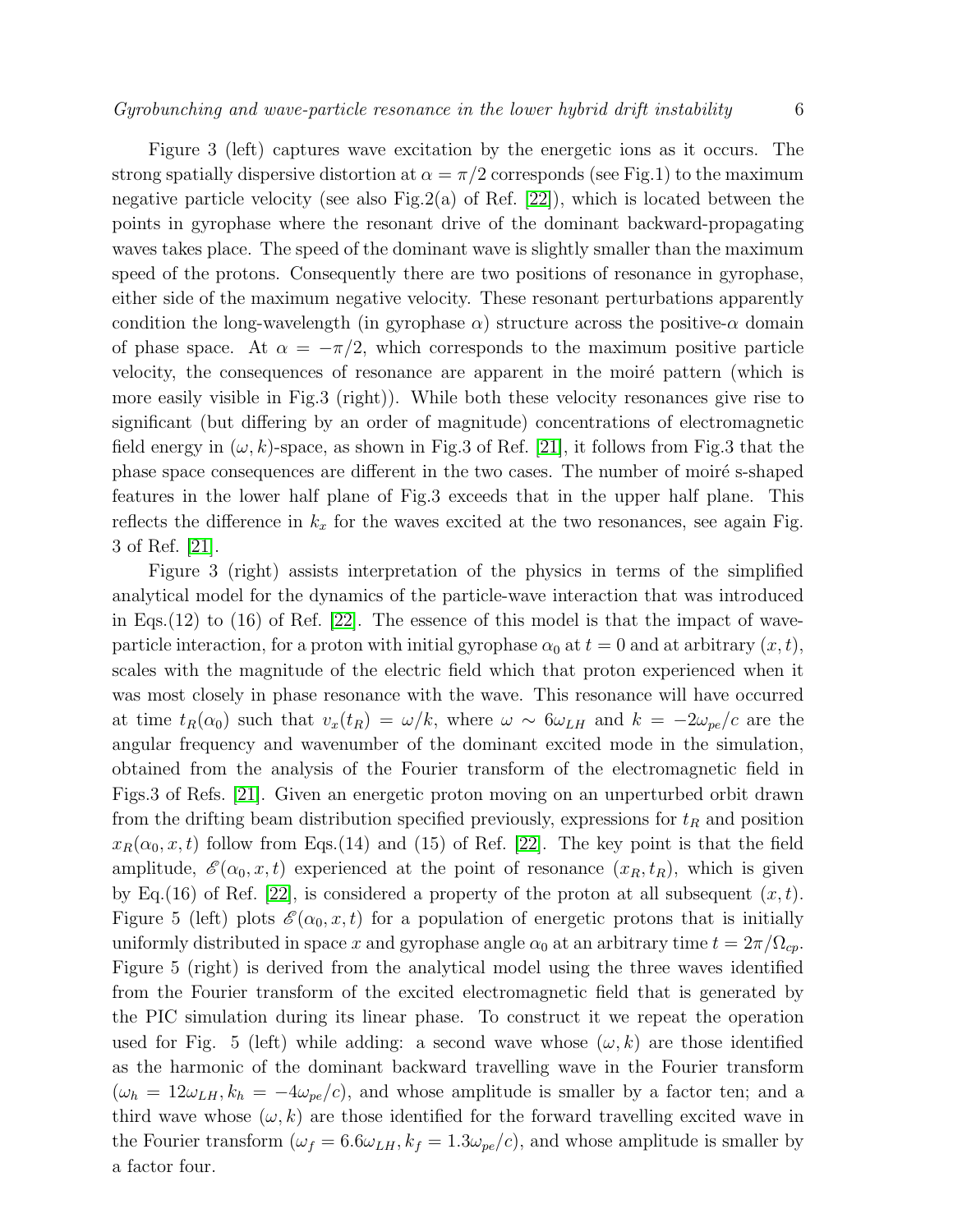Figure 5 (right) appears to capture the key features of Fig.3 (right). This analytical model is based on unperturbed proton gyro-orbits, and Fig. 5 shows that these suffice to recreate gyrobunching effects seen in the PIC simulations provided perturbations are small in the sense that: the resonant gyrophase angles are sharply defined; and the spatial deviation of the resonant particles from their unperturbed orbits is small compared to the wavelength.

This analytical model is based on unperturbed proton gyro-orbits and is able to recreate gyrobunching effects seen in the PIC simulation. This is the case because perturbations are small, in the sense that the resonant gyrophase angles are sharply defined and the spatial deviation (as distinct from gyrophase deviation) of the resonant particles from their unperturbed orbits is also small.



**Figure 5.** Normalized electric field amplitude  $\mathscr E$  indicated by shading (colour online) experienced by protons at their most recent point of resonance, as a function of proton gyrophase and position at a snapshot in time (see text). Panel (a): Normalized wave amplitude seen by protons at resonance with the dominant wave. Panel (b): As panel (a) for the sum of dominant wave of unit amplitude, its second harmonic of one tenth amplitude, and a wave travelling in the opposite direction of one quarter amplitude. Data in panel (a) shows the effect of resonance with the dominant exited wave as visible from the large scale structure in Fig. 3a and b, while panel (b) shows finer scale structures, as in Fig. 3b, highlighting the effects of resonances with less powerful excited waves.

## 4. Conclusions

Analysis of the distribution in physical space and gyrophase angle of a drifting ringbeam population of energetic ions, as they drive the linear phase of the lower hybrid drift instability in a 1D3V PIC simulation, yields insights into the underlying plasma physics. The spatial coherence and spatial variation of the gyrophase bunched structures are shown to reflect a combination of cyclotron-type and beam-type dynamical and resonant effects, conditioned by the interplay of ion and electron dynamics. These new results shed fresh light on the hybrid character of the lower hybrid drift instability.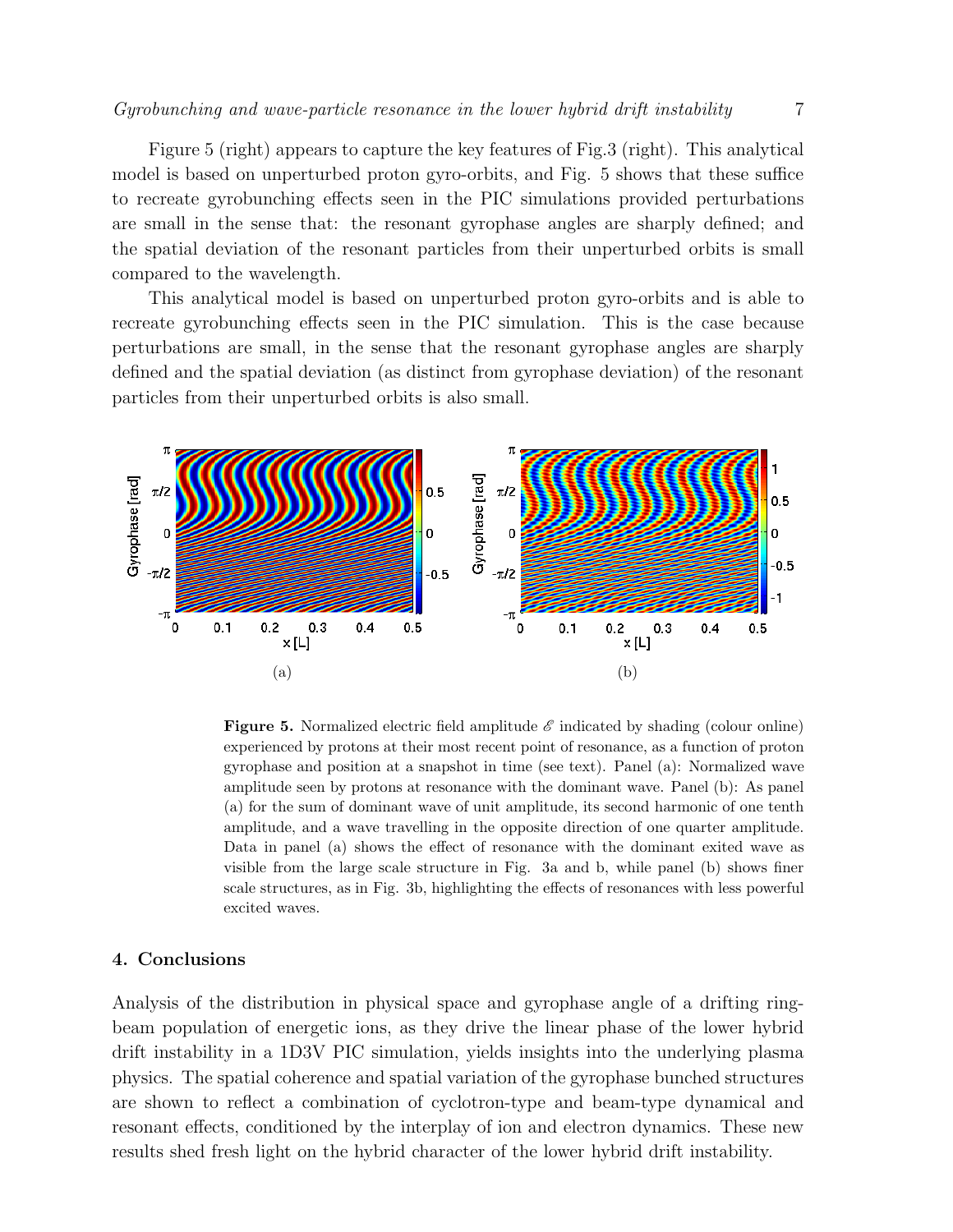Resonant energy transfer occurs at the narrowly defined gyrophases at which the instantaneous speed of an energetic proton, from the drifting ring-beam population, on its cyclotron orbit precisely matches the phase velocity of the lower hybrid wave along the simulation domain. As in any resonant wave-particle instability, coupling to a wave that can propagate is necessary. In the present case, it is electron space-charge oscillation (Fig. 4) that determines the wavelength of the propagating lower hybrid wave, and thereby governs the spatial distribution of gyrobunching of the energetic protons (Figs. 3 and 5) that drive the instability. The gyrophase structure of phase space bunching at any given position is governed by the proton trajectories on their cyclotron orbits, which are oblique to the direction of propagation of waves along the simulation domain, in conjunction with restrictions on the spatial separation of gyrobunches due to collective electron oscillation.

Many of the key features of the wave-particle interaction that we observe in the simulations can be understood retrospectively in terms of a simplified analytical model. However this model is wholly reliant on PIC code outputs for its specification, including the number of waves, their relative amplitudes, and their frequencies and wavenumbers.

This analysis was carried out for plasma parameters that approximate, where computationally affordable, edge plasma conditions in a large tokamak. While the physics is generic, we note that this scenario is motivated by observations of ion cyclotron emission from JET [\[15\]](#page-8-6) and TFTR [\[19\]](#page-8-10), and may be relevant to alpha channelling [\[21,](#page-8-11)[22\]](#page-8-12).

#### Acknowledgments

This work, part-funded by the European Communities under the contract of Association between EURATOM and CCFE, was partly carried out within the framework of the European Fusion Development Agreement. The views and opinions expressed herein do not necessarily reflect those of the European Commission. This work was also part-funded by the RCUK Energy Programme under grant EP/I501045. This project used the EPOCH code developed under EPSRC grant EP/G054950/1 and the authors thank Christopher Brady and the EPOCH development team. The authors also thank Nathaniel Fisch for helpful conversations.

### <span id="page-7-0"></span>References

- [1] R. C. Davidson, N. T. Gladd, C. S. Wu, and J. D. Huba. Effects of finite plasma beta on the lower-hybrid-drift instability. Physics of Fluids, 20(2):301–310, 1977.
- [2] J. B. Hsia, S. M. Chiu, M. F. Hsia, R. L. Chou, and C. S. Wu. Generalized lower-hybrid-drift instability. Physics of Fluids, 22(9):1737–1746, 1979.
- [3] O. J. G. Silveira, L. F. Ziebell, R. Gaelzer, and Peter H. Yoon. Unified formulation for inhomogeneity-driven instabilities in the lower-hybrid range. *Phys. Rev. E*,  $65(3):036407$ , Feb 2002.
- <span id="page-7-1"></span>[4] William Daughton, Giovanni Lapenta, and Paolo Ricci. Nonlinear evolution of the lower-hybrid drift instability in a current sheet. Phys. Rev. Lett., 93(10):105004, Sep 2004.